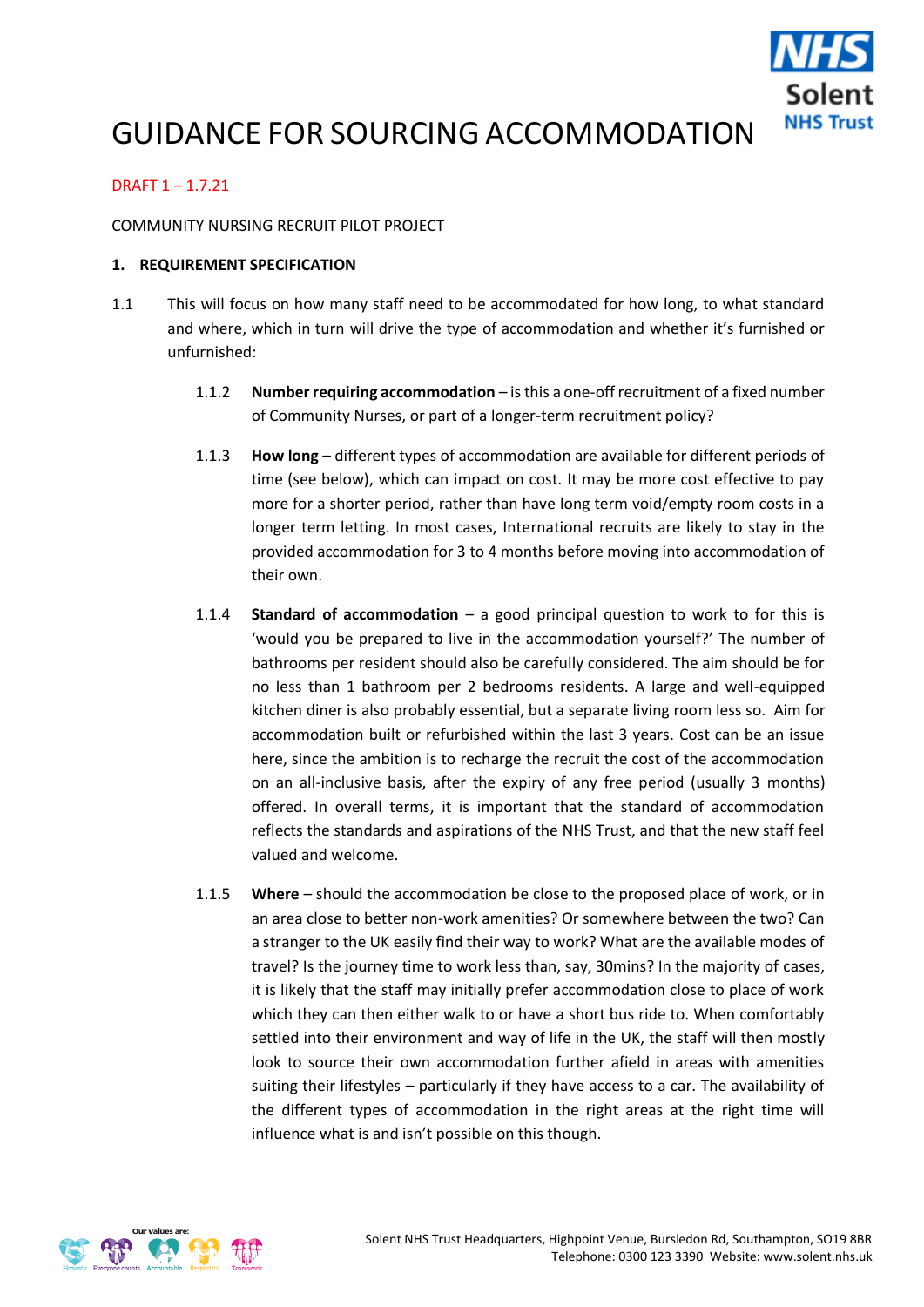

1.1.6 **Note** – a degree of compromise on the ideal requirement is inevitable in light of what is available in the marketplace at the required time.

### **2. TYPES OF ACCOMMODATION**

- 2.1 There are a number of different types of accommodation in the market to accommodate various numbers of international staff recruits, including the following: -
	- 2.1.1 **Houses In Multiple Occupation** increasingly prevalent in places with big student populations, a house in multiple occupation (HMO) is a property which is occupied by three or more people forming two or more separate households, where facilities such as kitchens and bathrooms are normally shared. It includes bedsits, shared houses and some self-contained flats. Landlords of qualifying properties must become accredited and obtain an HMO licence. Public Bodies are exempt from this requirement where they are managing the property. Usually having 5 bedrooms or more, HMOs range widely in standard, but now include some at the very highest end of fitout standards, including ensuite bathrooms and TVs. Tenancy rental costs therefore vary hugely as a result. On the positive side, in university locations there are usually a lot of such HMOs, but availability depends very much on timing. Tenancies of these HMOs follow university year cycles of approx. July to July for minimum 12 months periods, and they are usually offered to rent on the market 6 to 9 months in advance of the July start date. This type of accommodation is, however, ideal for cohorts of multiple international nursing recruits, facilitating peer to peer support, assuming there are enough to keep the property occupied by rotation for the 12 months period. A number of landlords of these HMOs will only deal with students though and will not entertain NHS Trusts or other private companies as tenants (see legal issues below). Equally, some HMO landlords prefer not to deal with students, being attracted to the certainty of payment from NHS Trusts. Tenancy rents of HMOs are also often inclusive of all costs (e.g. utilities, Council Tax, Wi-Fi/broadband, TV licence etc) which has its attractions from a Trust and staff management perspective. These houses nearly always come fully furnished with all principal items of furniture. Soft furnishings and some kitchen items are excluded. These houses also often offer outside garden and amenity space.
	- 2.1.2 **Flats** suitable for individuals or smaller cohorts of say 1 to 3 staff recruits, upwards of 1 bed in size. Perhaps half of all flats are let furnished/unfurnished. Tenancy lengths range from a minimum 6 months, with most landlords seeking 12 months. Flats can, therefore, be attractive as a slightly shorter-term option. Studios and 1 bed flats tend to be disproportionately more expensive on a per recruit basis than those flats offering 2 or more bedrooms.
	- 2.1.3 **NHS Partner Accommodation Providers** some NHS Trusts (particularly acute hospital NHS Trusts) have agreements with private providers for large blocks of flats to accommodate the large number of nursing staff they require. These tend to offer individual rooms (often 50 or more) on a building wide basis, and these acute NHS Trusts are often able to offer 3 months occupations to the nursing recruits of other NHS Trusts on a proportionate charge basis. Where available, these buildings are often in good

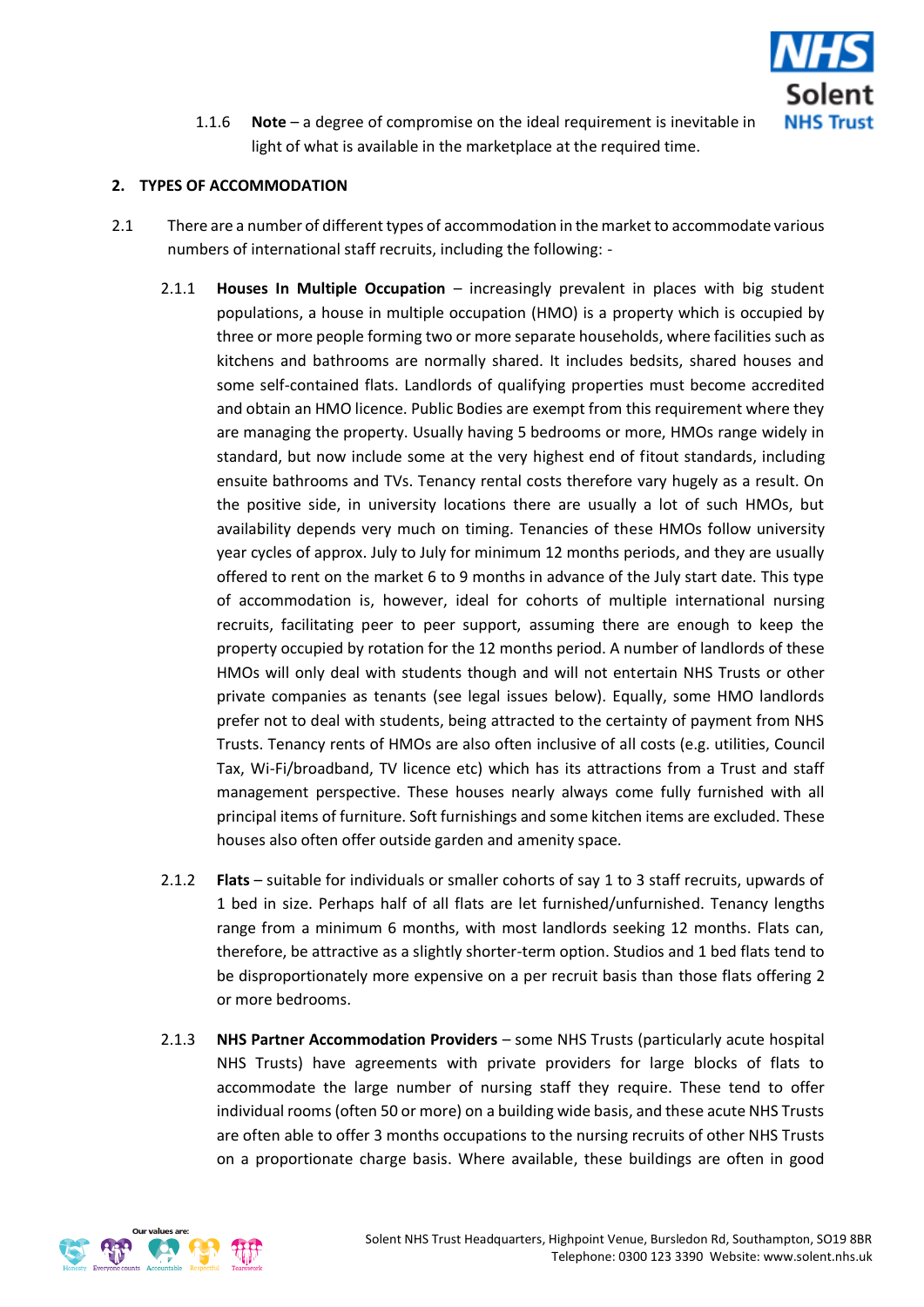

residential locations and offer great peer to peer support from other nurse recruits, both from the UK and abroad.

- 2.1.4 **Homestay Programmes** some public bodies, student organisations and NHS trusts have set up and enter into a Homestay arrangement with suitably approved families ready to accommodate individual nurses in their homes [\*\*JY to add]
- 2.1.5 **Short Term/Holiday Rentals** a number of internet based companies (like [www.bookings.com](http://www.bookings.com/) o[r www.airbnb.com\)](http://www.airbnb.com/) offer flats and houses to rent for short periods of a few days up to a couple of months, on an all-inclusive basis. These are often more than twice the proportionate cost of the equivalent flat on a longer 6 or 12 months letting but can suit when only one or two recruits need to be accommodated for a short term on a one-off basis. These types of flats are often of a high standard in good locations and can also be suitable for the current isolation/quarantine period requirements.

## **3. FINDING HMOS AND FLATS TO LET**

3.1 The majority of privately owned HMOs and flats are offered to let on the well-known internet based property search websites like [www.rightmove.co.uk](http://www.rightmove.co.uk/) and [www.primelocation.com](http://www.primelocation.com/) and [www.openrent.co.uk.](http://www.openrent.co.uk/) These can be very good sources of properties to let, while also providing details of the individual letting agents active in the specific location being considered. In the current market, the better rental properties either let very quickly (a few days) or are offered 'off-market' to registered parties, so it is important to register requirements with a number of these agents, so that you can be considered for such off-market opportunities. Also, bear in mind that not all of the agents will offer the same properties on all websites, so to have the best chance of finding a suitable property multiple searches on multiple websites will be required, including the agents' own web sites. With the better properties, often the first to view will secure the letting, so it is essential that viewings are arranged as soon as possible. It is perhaps also worth noting here that a personal viewing of the property is probably essential, since a lot of the photos and video tours available online can be years out of date, and the properties look very different in reality. Some agents offer live online viewings in which they walk round and show the flat on a mobile phone camera, particularly when Pandemic visitation restrictions are in place.

## **4. THE LETTING PROCESS**

- 4.1 In the event that a tenancy is sought for a property, it is recommended that an email is first sent to the agent (or landlord) marked 'subject to contract' setting out the terms of your offer for the property, principally: the rental offer, proposed tenancy start date, length of tenancy, the full name of the NHS Trust as proposed Tenant, and seeking clarification on the amount of the holding and tenancy deposits plus any other specific terms. If the offer is accepted it is likely the letting will then proceed broadly as follows: -
	- 4.1.1 **Holding Deposit** to reserve the property the agent is likely to ask for a Holding Deposit. This should amount to no more than one week's rent and should be returnable in the event the tenancy doesn't proceed, but both these points should be clarified in advance

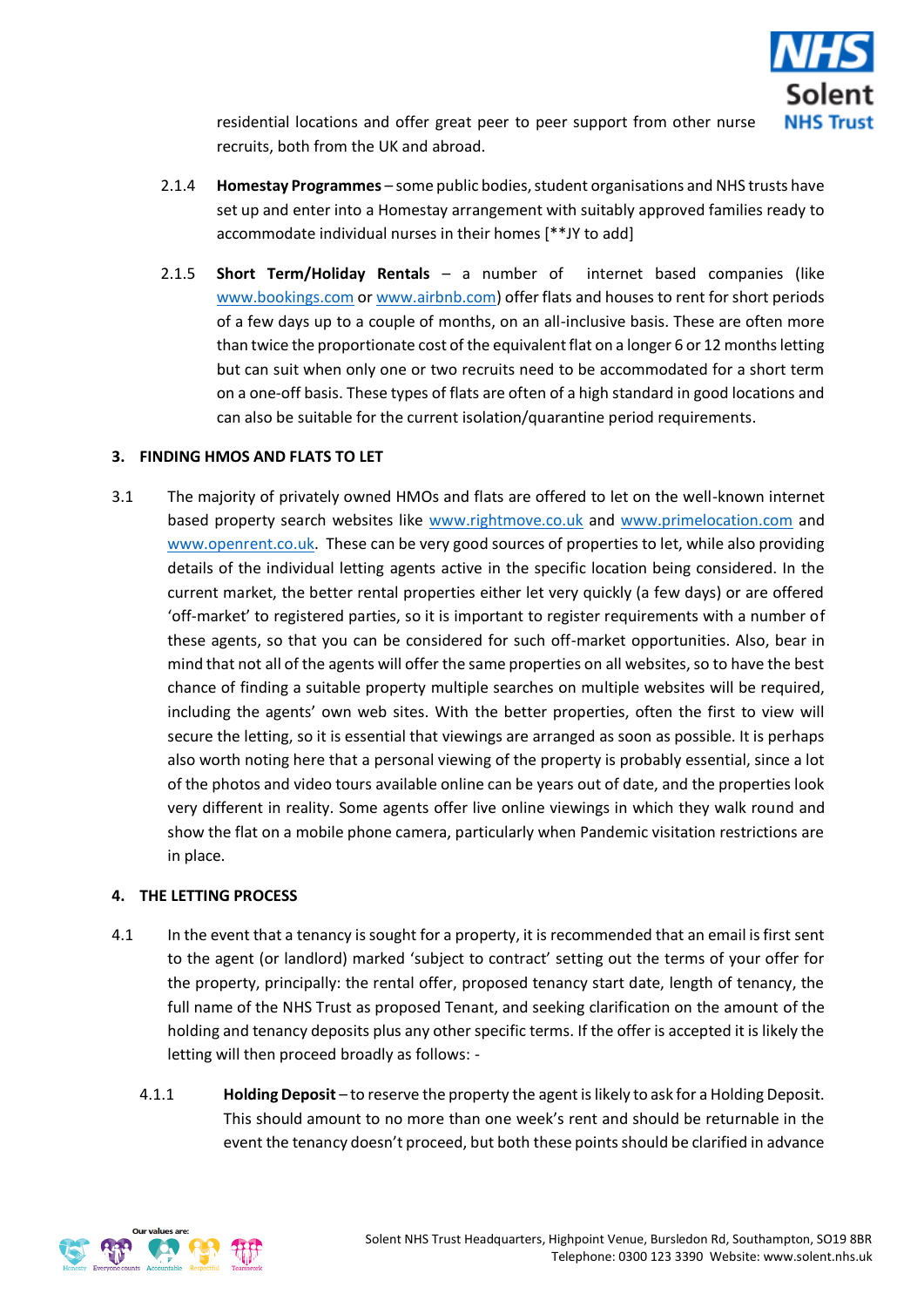

of payment. On some occasions, the agent might also request an 'administration' fee, in which case this is probably not refundable if the tenancy doesn't proceed.

- 4.1.2 **Application Form** agents will ask all prospective tenants to complete this to provide them with the information they need to make background checks and to draft the tenancy agreement. The form may ask for the registration number or similar – which unlike the registered companies they are more used to dealing with – but NHS Trusts do not have one of these (being instead set up by Statute).
- 4.1.3 **Approval Process** at this stage it is prudent to seek the formal authority of the Trust to enter into the tenancy agreement via whatever the relevant process is for this; e.g. via an Estates Approval Report or under the Delegated Authority of an appropriate officer if within financial limits. It is a good idea to make the agent and landlord aware of the time it can take to achieve approval at the outset.
- 4.1.4 **The Tenancy Agreement** the agent or landlord will draft and send a proposed Tenancy Agreement, usually a standard or generic one of their own that they amend. It may be referred to as an Assured Shorthold Tenancy, but this title of tenancy agreement only applies to personal individuals not created entities like NHS Trusts and registered companies. The tenancy agreement might also be referred to as a 'Company Let', but this type of document can equally be used for NHS Trusts. The terms of the tenancy agreement will likely be very similar if not identical to an Assured Shorthold Tenancy agreement. Whilst these agreements are written in a way to be universally understood by individuals, it is recommended that solicitor's advice is taken if this type of agreement is new to the Trust.
- 4.1.5 **Completion of the Tenancy Agreement** when drafted and agreed the Tenancy Agreement will need to be signed by a registered signatory of the NHS Trust pending countersigning by the landlord. The Tenancy Agreement is sometimes in simple hard/paper copy, but can also be signed online via process apps like Docusign. The agent will request payment of the first month's rent in advance and the Tenancy Deposit (usually comprising a maximum 5 week's rent if the rent payable is less than £50,000pa) before the landlord countersigns and provides a copy of the completed agreement. If the NHS Trust is using a solicitor for this then the process can also be completed via them. A representative of the NHS Trust will then usually meet the agent on site on the tenancy start date to take receipt of an Inventory (prepared by the landlord or the agent listing what's in the property and its condition – plus important records of meter readings if applicable and information on broadband wifi codes) and take possession of the property and the keys. Following payment of the Tenancy Deposit, the agent/landlord may choose within 30 days to lodge this with an appropriate Deposit Protection Scheme provider, pending its return at the end of the tenancy. More usually, given that NHS Trusts are created entities (to which it is understood the Deposit Protection Scheme may not apply), the deposit is held by the agent or landlord in a client account. The NHS Trust should also be provided with a number of Statutory notices, like the Gas Safety Certificate.

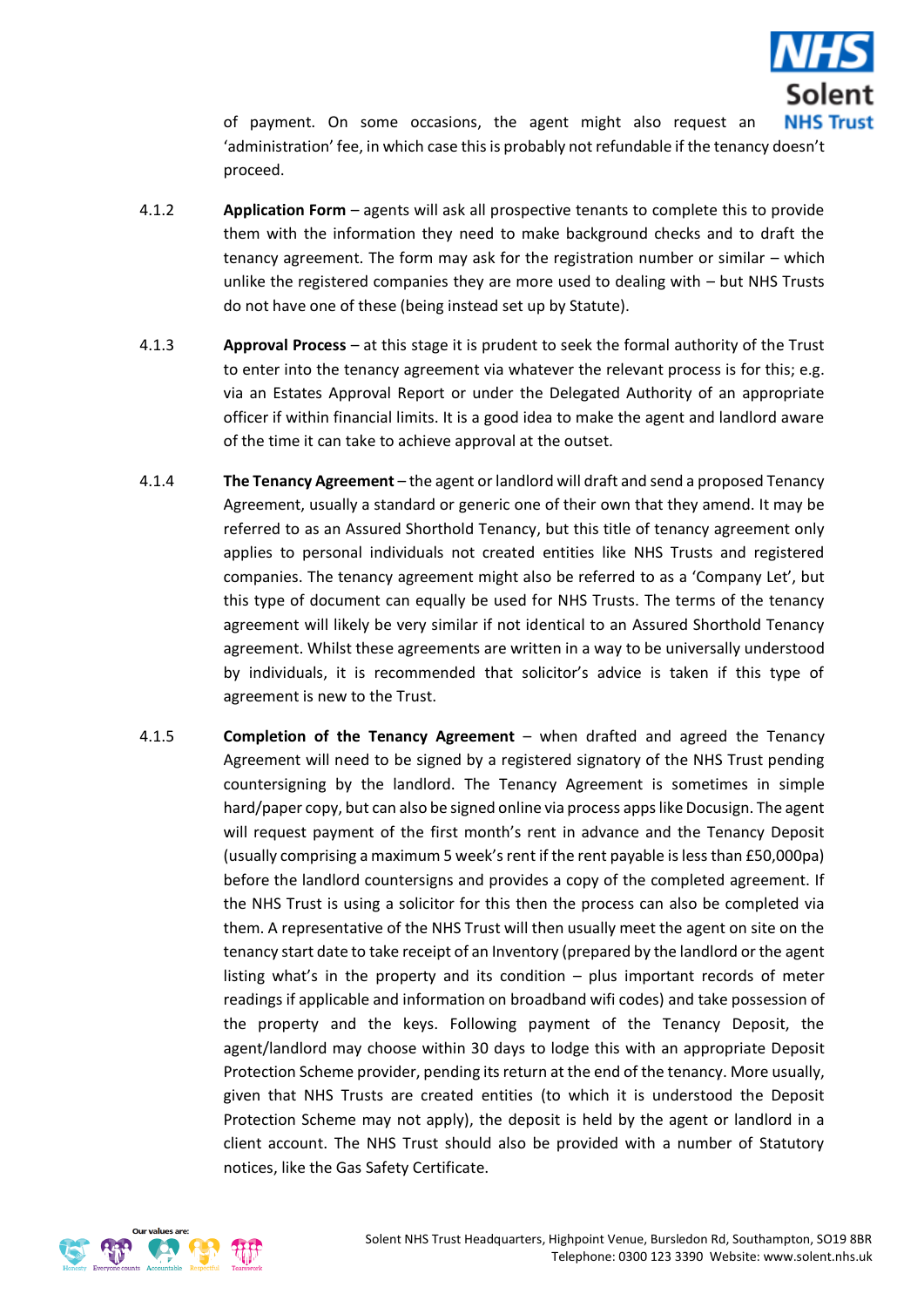

#### **5. RESIDENT OCCUPATIONAL LICENCES**

- 5.1 When the new staff residents arrive to occupy the property, they should be provided with an Occupational Licence Agreement for signing, setting out the terms of their occupation under licence. This can be a generic form of document provided by the Trust's solicitor, usually expiring in a maximum of 6 months. This licence agreement sets out the all inclusive monthly licence fee to be paid by each staff resident on expiry of their free period, plus the notice period required (usually 2 to 4 weeks) when the staff decide they'd like to vacate the property and move to accommodation of their own. It is considered very important that the staff occupiers sign the Licence agreement since it is critical that no tenancy rights are created that threaten the Trust's ability to provide vacant possession of the property back to the landlord on expiry of the Tenancy Agreement.
- 5.2 The resident staff should also be provided with a property and place information sheet providing details of the workings of the property and its appliances etc, plus other information on refuse collection dates and other local services and amenities. This document should also include any Do's and Don'ts while in the property, like no smoking or keeping pets. It is important that the staff residents are provided with 9-5 and Out of hours contact numbers in the event of maintenance or other problems in the property. The terms of the Tenancy Agreement will require that all routine repairs and maintenance are undertaken by the landlord, but it is important that all issues are directed through the Trust as tenant as a single point of contact with the landlord.

#### **6. LENGTH OF STAFF RESIDENT STAY**

6.1 As stated above, it is likely that most of the staff residents will seek to move out the property within 3 or 4 months of arrival into an alternative home of their own. However, the NHS Trust may wish to adopt a policy of advising the staff resident that they must leave the property within the 6 months licence period.

#### **7. OTHER POINTS OF NOTE**

- 7.1 **Accommodation Voids** it is highly unlikely that all of the accommodation will be occupied for the full time. Allowing for a voids of around 20% is not unreasonable.
- 7.2 **Rental Vs Purchase** The points made above focus the availability of accommodation to rent. In the event that that nursing accommodation is likely required for a number of years, another option could feasibly be for the NHS Trust to buy, refurbish and maintain a property for the purpose for the period. The attraction of this option could increase in locations where it's not possible to find suitable accommodation (e.g. a large HMO), but careful consideration would need to be given to the cost benefit of this approach. The fact that NHS Trusts do not pay Stamp Duty Land Tax make also render this option slightly more attractive financially.
- 7.3 **Maintenance** whilst the landlord will likely be responsible for maintaining and keeping the property in full repair, other maintenance and practical assistance may be required of the NHS Trust; for example: clearing blocked internal drainage pipes, freeing and oiling click clack sink plugs, or removing and replacing keys accidentally broken off in the locks.